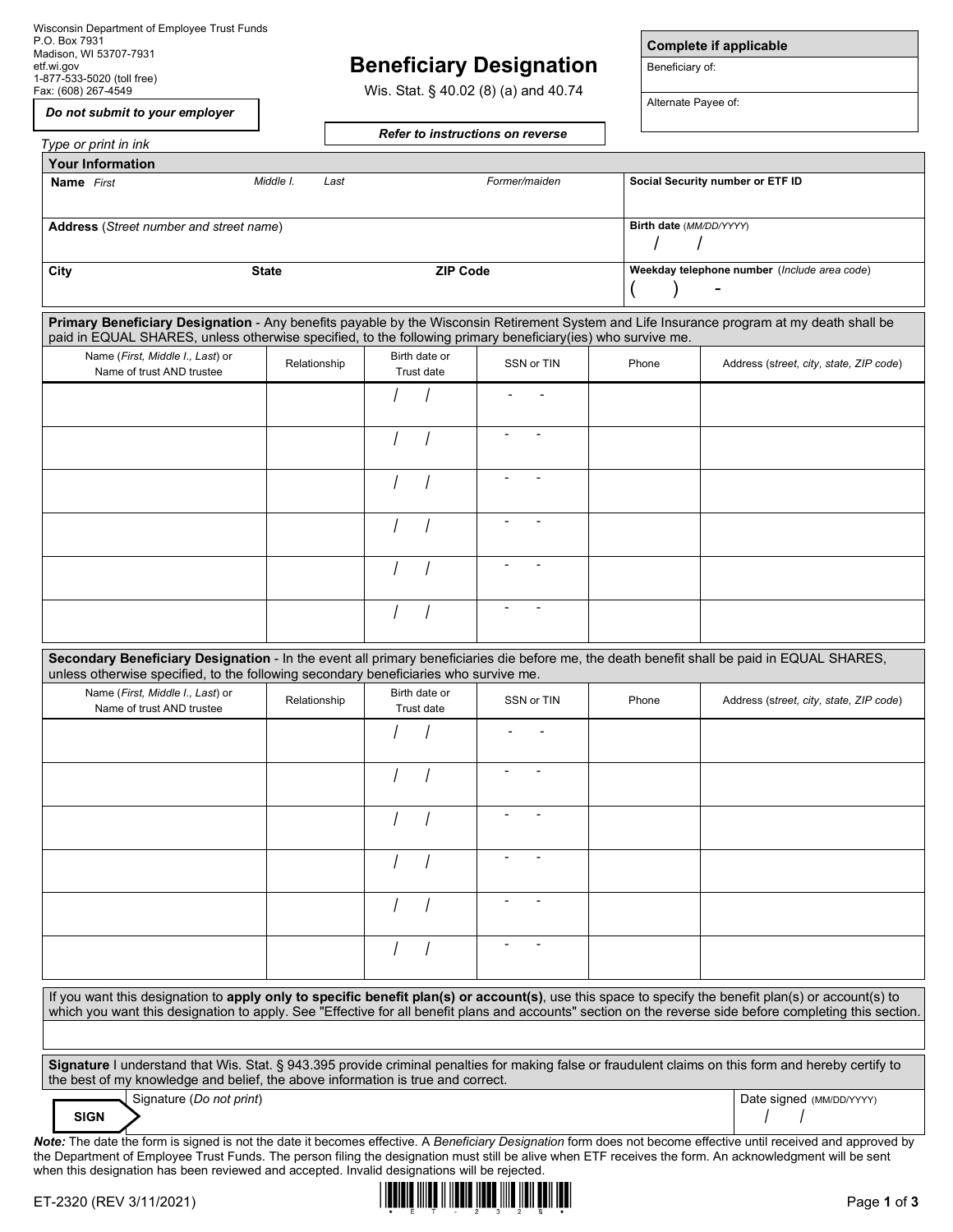# **Beneficiary Designation Instructions**

*Personally identifiable information such as your Social Security number, birth date, etc., will not be used for any purpose other than for the administration of the benefit programs administered by ETF.*

### **Who Completes a Beneficiary Designation**

If you are the owner of a Wisconsin Retirement System account from which a death benefit or life insurance benefit would be payable upon your death, you may file a *Beneficiary Designation*. Most WRS participants, some alternate payees (former spouses/domestic partners) of participants and some beneficiaries of deceased participants are eligible to file. **If no** *Beneficiary Designation* **is on file with ETF, WRS benefits, death benefits, and life insurance benefits will be paid according to the statutory standard sequence in effect on the date of death as explained in the "Naming Standard Sequence" section.**

**Special Note to Annuitants:** If you selected a WRS joint and survivor annuity when you retired, you can never change the named survivor that you named on your WRS annuity application. Filing a *Beneficiary Designation* form does not change your named survivor.

### **Completing a Beneficiary Designation**

**Clarity.** Our objective is to ensure prompt payment of any death benefits available upon your death, as specified by you on the *Beneficiary Designation* form. Clarity is necessary when you complete a *Beneficiary Designation* form, in order to avoid any questions as to your intent. ETF staff will review your designation and may reject it if it is unclear or confusing.

Note: Nicknames, overwriting, erasures, "white-out," crossed- out words, numerals denoting order of beneficiaries, special instructions and notations, references to future events, or use of the word "or" in naming beneficiaries will result in our **rejecting your designation**. Designations by letter, previously submitted designations that have been altered, designations with extra non-form pages attached **will also be rejected**.

**Simplicity is important.** Because your designation may remain in effect for many years and applies to all benefit plans and accounts to which you may become entitled, we recommend against filing lengthy or complex designations. If you wish to name a large number of beneficiaries, anticipate frequent changes in your beneficiaries, prefer to make special arrangements for each benefit plan or account, or want to impose special conditions on some benefits, you should consider naming your estate or a trust. Your death benefits administered by ETF would then be distributed according to your will or trust document. Payment is issued to the trust or estate, not to the trustee or estate representative.

**Top of form.** Your name, address, Social Security number, birth date and telephone number should be typed or printed in ink (not pencil) at the top of the *Beneficiary Designation*. This information is required.

**Sign and date.** After designating a beneficiary or beneficiaries, sign and date the designation at the bottom of the page. Unsigned and/or undated forms will be rejected. Forms dated with a future rather than a current date will be rejected.

**Guardian/Conservators.** A legal guardian or conservator of the estate who has appropriate legal authority may file a *Beneficiary Designation* form on behalf of a participant. The guardian or conservator must also submit a photo-copy or facsimile of the court order of guardianship or conservatorship.

**Power of Attorney for Finances.** A Power of Attorney for Finances who has the appropriate legal authority may file a *Beneficiary Designation* form on behalf of a participant. To file a *Beneficiary Designation* form, the Power of Attorney for Finances must have the specific authority to create or change a beneficiary designation as provided in s. 244.41(1) Wis. Stats. The Power of Attorney or participant must submit a photocopy or facsimile of the signed and executed Power of Attorney document.

**Submit the form to ETF at the address listed at the top of the form.** *Make a photocopy of the completed form and keep for your records.* An acknowledgment notice will be sent to you.

**Effective for all benefit plans and accounts.** Unless otherwise specified on the *Beneficiary Designation* form (in the box below the secondary section, above the signature line), a *Beneficiary Designation* form filed with ETF will apply to the benefits payable upon your death from all benefit plans and accounts administered by ETF. You may designate beneficiaries for separate benefit plans and WRS accounts. *Separate benefit plans are life insurance and WRS benefits.* This does not include benefits from the Deferred Compensation Program. The separate WRS accounts you may hold are your own account and/or those you may own as a beneficiary or an alternate payee.

If you wish to designate different beneficiaries for separate benefit plans or accounts, please use the space on this form directly above the signature block. If you file a *Beneficiary Designation* form for a specific benefit plan or account, and subsequently file a form which does not specify a benefit plan or account, the new designation will supersede all previously filed designations.

Please contact the administrator of the Deferred Compensation Program for details regarding naming or changing beneficiaries for your Deferred Compensation Program account.

**Other Life Insurance.** The designation of a beneficiary filed with ETF does not apply to any life insurance program not administered by ETF.

**When effective or invalid.** Once a properly completed *Beneficiary Designation* is received and approved by ETF, it remains in effect until you file a new designation or until there are no further benefits payable. If you subsequently reestablish eligibility for benefits after closing an account, the previously filed *Beneficiary Designation* is invalid.

EXCEPTION: This designation will be set aside, and standard sequence will govern payment of your retirement account death benefits, if ETF makes a mandatory distribution of your retirement account to you. Designations continue to be applicable to any life insurance or beneficiary account that may be payable.

**NOTE: A divorce, annulment, or similar event will** *not* **invalidate a** *Beneficiary Designation* **that named your former spouse.** To remove a former spouse as a beneficiary, you must file a new designation.

Payment progression. Your death benefits will be paid first to your primary beneficiaries. If some of your primary beneficiaries die before you, your death benefit will be divided among those primary beneficiaries who are still living. Secondary beneficiaries will receive benefits only if no primary beneficiary survives you.

If you wish to specify who shall receive a primary beneficiary's share if a primary beneficiary is deceased, you must use an *Alternate Beneficiary Designation* (ET-2321) form. You can request this form from ETF.

**Equal shares unless otherwise specified.** If you name two or more persons as beneficiaries at one level (primary or secondary), payment will be made in equal shares to the beneficiaries at that level unless you specify a percentage for different beneficiaries.

If you specify percentages to be paid to beneficiaries at one level, the percentages at each level must total 100%.